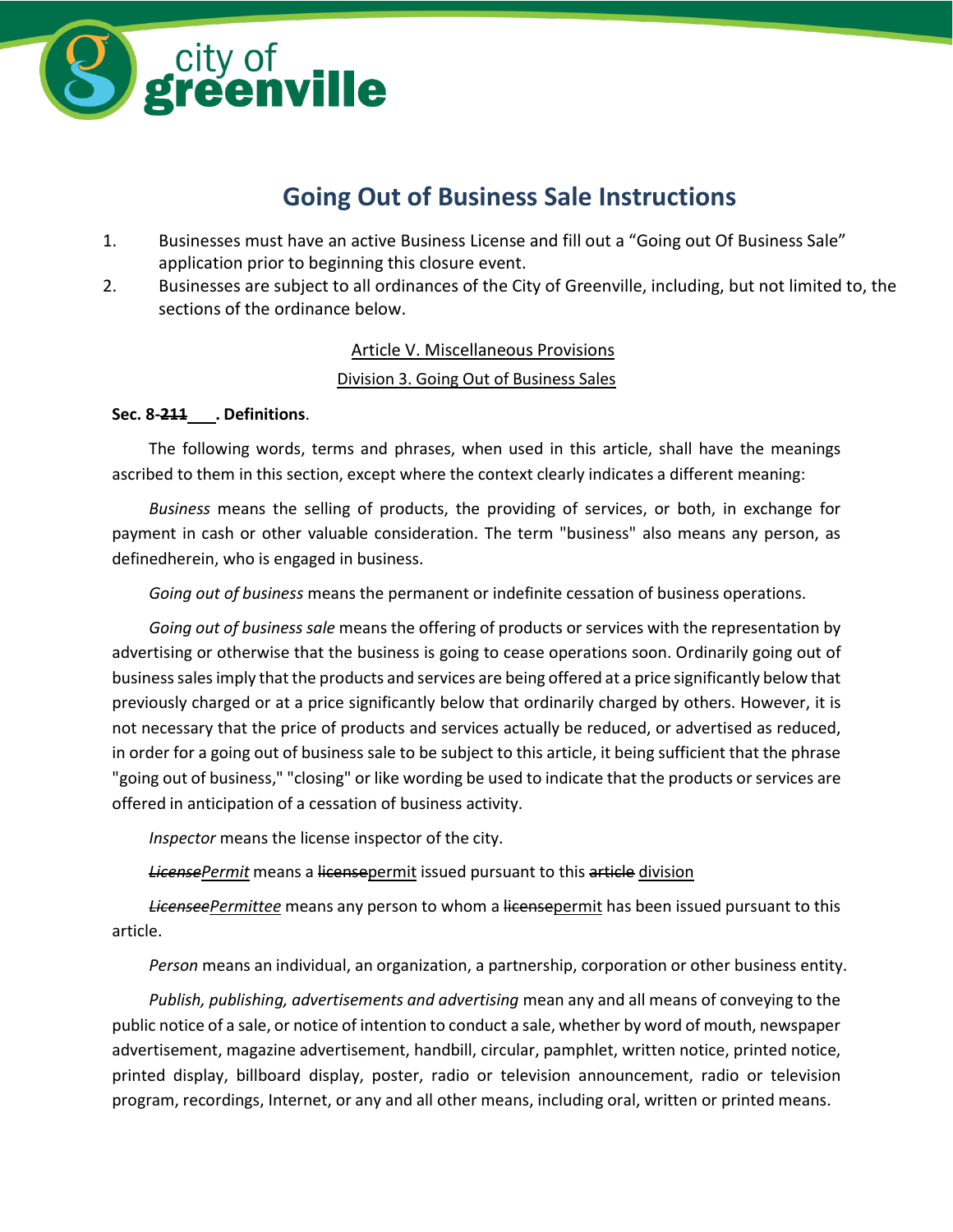*Sale* means the sale or an offer to sell to the public goods, wares and merchandise of any and all kinds and descriptions on hand and in stock in connection with a declared purpose, as set forth by advertising on the part of the seller that such sale is anticipatory to the termination, closing, liquidation,removal, revision, wind-up, discontinuance, conclusion or abandonment of the business in connectionwith such sale. The term "sale" also includes any sale advertised, either specifically or in substance, tobe a fire sale, smoke and water damage sale, adjustment sale, creditor's sale, trustee's sale, bankrupt sale, save-us-from-bankruptcy sale, insolvent sale, insurance salvage sale, mortgage sale, assignee's sale, adjustor'ssale, loss-of-lease sale, receiver'ssale, forced-out-of-businesssale or removal sale, and any and all sales advertised in such a manner as to reasonably convey to the public that upon thedisposal of the stock of goods on hand the business will cease and be discontinued.

# **Sec. 8-212 . Findings**.

The city council finds there is a potential harm to the public and bona fide operating businesses if unscrupulous business operatives' holdout to the public that they are offering items at a "going out ofbusiness sale," which counts both a cessation of business activities and drastically reduced rates. Whensuch sales are prolonged, the potential harm increases. In order to limit the opportunity for misunderstanding and misrepresentation in such sales, the city council finds it appropriate to require the registration of such sales and to limit their duration.

# **Sec. 8-213 . Exemptions**.

The provisions of this article division shall not apply to or affect the following persons:

- (1) Persons acting pursuant to an order or process of a court of competent jurisdiction.
- $(2)$  Persons acting in accordance with their powers and duties as public officers, such as sheriffs, bailiffs or marshals.
- (3) Duly licensed auctioneers selling at auction.
- (4) Executors, guardians, assignees of insolvent debtors, bankrupts or other persons required bylaw to sell such property.

# **Sec. 8-214 . Permit required**.

- (a) No person shall publish or conduct any sale coming under the provisions of this article without first having:
	- (1) A current city business license; and
	- $(2)$  A going out of business licensepermit in the name of the business.
- (b) No going out of business licensepermit shall be granted to any business operation which has not been in operation for at least six months prior to the date of the going out of business licensepermit application. In addition, any person managing or overseeing a going out of business sale for another person must also have a city business license and a going out of business licensepermit.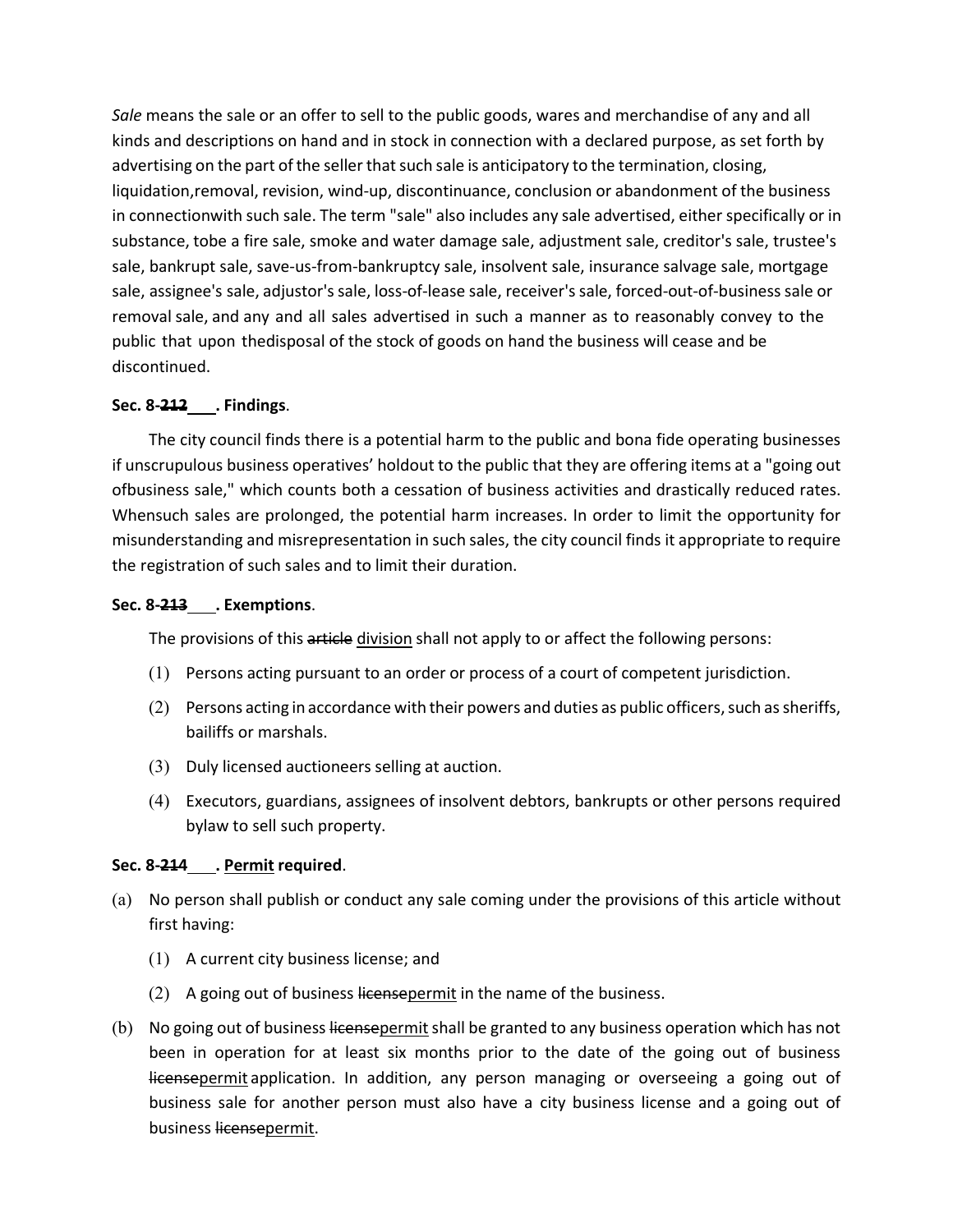#### **Sec. Sec. 8-215 . Permit fee**.

There is no fee required for a going out of business licensepermit.

#### **Sec. 8-216 . Displaying of license permit; advertising**.

Upon commencement of any sale, the licensepermit issued under this articledivision by the city shall be prominently displayed at or near the entrance to the premises. All advertisements or advertisingand the language contained therein shall be in accordance with the purpose of the sale as stated in theapplication pursuant to which a license was issued, and the wording and scope of such advertisement shall not vary from the wording and scope as indicated in the application.

#### **Sec. 8-217 . Expiration of licenses permits**.

- (a) A license permit issued pursuant to this articledivision shall be for a period not to exceed 60 days from the starting date. The conduct of a going out of business sale after the licensepermit has expired is a violation of this article.
- (b) An otherwise valid businesslicense shall also expire at the end of the 60-day period provided for in subsection (a) of this section for any business which has held itself out as ceasing operations by a going out of business sale.
- (c) Notwithstanding the foregoing, the otherwise valid business license of a person who manages orsupervises a going out of business sale for another business shall not automatically expire at the conclusion of the 60-day period but shall continue to be valid until its expiration or cancellationfor other reasons.

#### **Sec. 8-218 . Reopening prohibited**.

No business undertaking to have a going out of businesssale shall do so with the intent to reopen elsewhere in the greater city vicinity. No business having conducted a going out of business sale shall reopen at any location in the city with the same principals owning the same type of business, or one which is substantially similar, for a period of six months from the last day of the going out of business sale. Nothing in this section shall preclude a business intending to move from one location to another from advertising a clearance sale or moving sale for purposes of reducing inventory in anticipation of the planned move, provided such sale is not advertised as a going out of business sale. Nothing in this section shall preclude a business owner, manager or employee from accepting a position with similar business as a manager or employee, so long as the principals of the business are different.

#### **Sec. 8-219 . Enforcement penalties**.

The city manager or his designee license official shall enforce this article. Any violation of this article shall subject the person convicted to the penalties provided in section 4-5-8-. Each day, or portion thereof, of a continuing or periodic violation shall be a separate violation and each violation shall be subject to the prescribed penalties